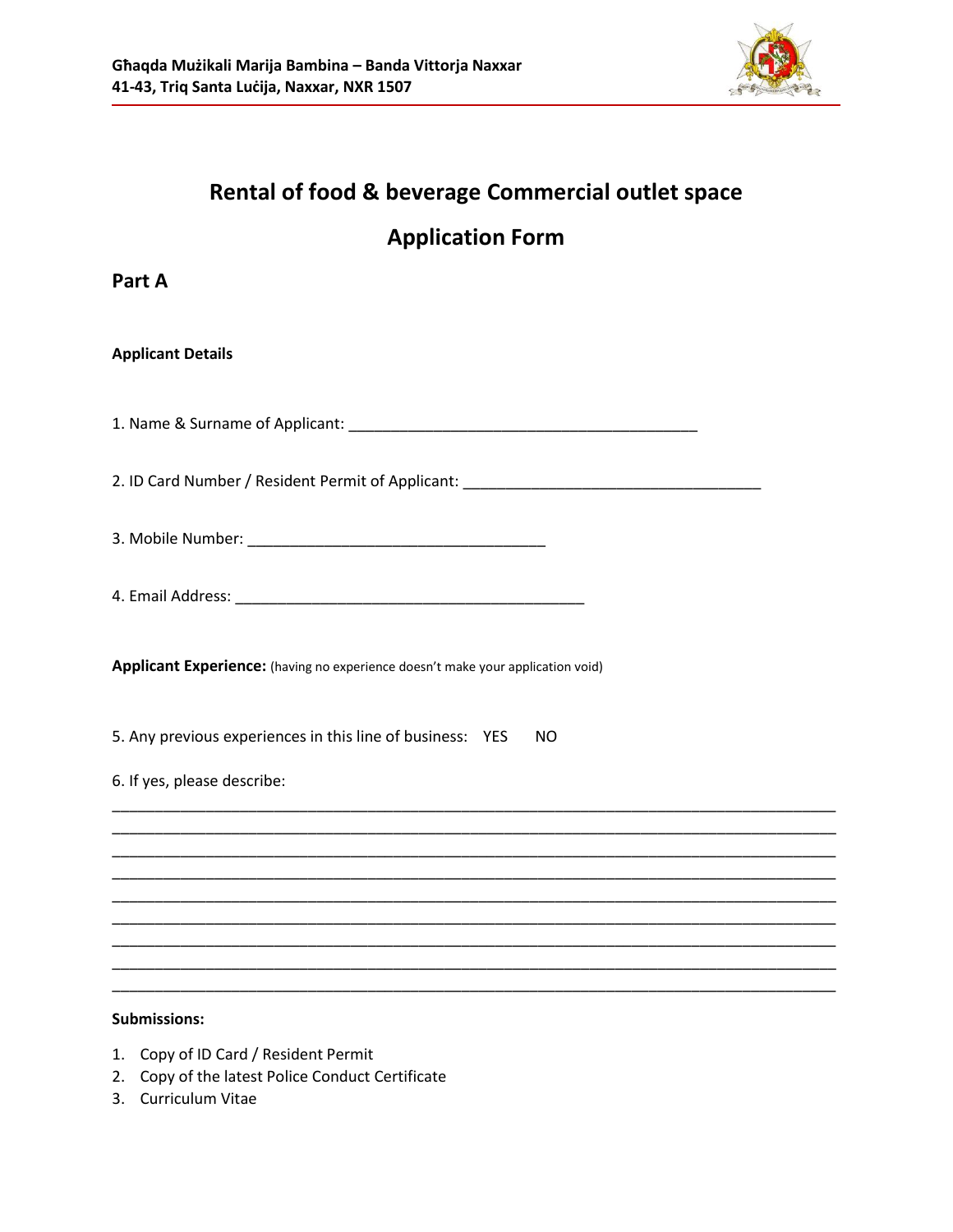

## **Part B**

## **Project / Concept Details**

1. Title of Project/Concept \_\_\_\_\_\_\_\_\_\_\_\_\_\_\_\_\_\_\_\_\_\_\_\_\_\_\_\_\_

2. In few words, Describe the project/concept you would like to propose (not more than 300)

\_\_\_\_\_\_\_\_\_\_\_\_\_\_\_\_\_\_\_\_\_\_\_\_\_\_\_\_\_\_\_\_\_\_\_\_\_\_\_\_\_\_\_\_\_\_\_\_\_\_\_\_\_\_\_\_\_\_\_\_\_\_\_\_\_\_\_\_\_\_\_\_\_\_\_\_\_\_\_\_\_\_\_\_\_ \_\_\_\_\_\_\_\_\_\_\_\_\_\_\_\_\_\_\_\_\_\_\_\_\_\_\_\_\_\_\_\_\_\_\_\_\_\_\_\_\_\_\_\_\_\_\_\_\_\_\_\_\_\_\_\_\_\_\_\_\_\_\_\_\_\_\_\_\_\_\_\_\_\_\_\_\_\_\_\_\_\_\_\_\_ \_\_\_\_\_\_\_\_\_\_\_\_\_\_\_\_\_\_\_\_\_\_\_\_\_\_\_\_\_\_\_\_\_\_\_\_\_\_\_\_\_\_\_\_\_\_\_\_\_\_\_\_\_\_\_\_\_\_\_\_\_\_\_\_\_\_\_\_\_\_\_\_\_\_\_\_\_\_\_\_\_\_\_\_\_ \_\_\_\_\_\_\_\_\_\_\_\_\_\_\_\_\_\_\_\_\_\_\_\_\_\_\_\_\_\_\_\_\_\_\_\_\_\_\_\_\_\_\_\_\_\_\_\_\_\_\_\_\_\_\_\_\_\_\_\_\_\_\_\_\_\_\_\_\_\_\_\_\_\_\_\_\_\_\_\_\_\_\_\_\_ \_\_\_\_\_\_\_\_\_\_\_\_\_\_\_\_\_\_\_\_\_\_\_\_\_\_\_\_\_\_\_\_\_\_\_\_\_\_\_\_\_\_\_\_\_\_\_\_\_\_\_\_\_\_\_\_\_\_\_\_\_\_\_\_\_\_\_\_\_\_\_\_\_\_\_\_\_\_\_\_\_\_\_\_\_ \_\_\_\_\_\_\_\_\_\_\_\_\_\_\_\_\_\_\_\_\_\_\_\_\_\_\_\_\_\_\_\_\_\_\_\_\_\_\_\_\_\_\_\_\_\_\_\_\_\_\_\_\_\_\_\_\_\_\_\_\_\_\_\_\_\_\_\_\_\_\_\_\_\_\_\_\_\_\_\_\_\_\_\_\_ \_\_\_\_\_\_\_\_\_\_\_\_\_\_\_\_\_\_\_\_\_\_\_\_\_\_\_\_\_\_\_\_\_\_\_\_\_\_\_\_\_\_\_\_\_\_\_\_\_\_\_\_\_\_\_\_\_\_\_\_\_\_\_\_\_\_\_\_\_\_\_\_\_\_\_\_\_\_\_\_\_\_\_\_\_ \_\_\_\_\_\_\_\_\_\_\_\_\_\_\_\_\_\_\_\_\_\_\_\_\_\_\_\_\_\_\_\_\_\_\_\_\_\_\_\_\_\_\_\_\_\_\_\_\_\_\_\_\_\_\_\_\_\_\_\_\_\_\_\_\_\_\_\_\_\_\_\_\_\_\_\_\_\_\_\_\_\_\_\_\_ \_\_\_\_\_\_\_\_\_\_\_\_\_\_\_\_\_\_\_\_\_\_\_\_\_\_\_\_\_\_\_\_\_\_\_\_\_\_\_\_\_\_\_\_\_\_\_\_\_\_\_\_\_\_\_\_\_\_\_\_\_\_\_\_\_\_\_\_\_\_\_\_\_\_\_\_\_\_\_\_\_\_\_\_\_ \_\_\_\_\_\_\_\_\_\_\_\_\_\_\_\_\_\_\_\_\_\_\_\_\_\_\_\_\_\_\_\_\_\_\_\_\_\_\_\_\_\_\_\_\_\_\_\_\_\_\_\_\_\_\_\_\_\_\_\_\_\_\_\_\_\_\_\_\_\_\_\_\_\_\_\_\_\_\_\_\_\_\_\_\_

4. Proposed budget to complete the project/concept. Ideally the budget is itemised in categories (for example: Kitchen, tiles, lights, etc) and detail of what items are included in the category (kitchen includes commercial oven, pasta cooker, etc):

| Item                | <b>Any Specific Detail</b> | Budget $(\epsilon)$ |
|---------------------|----------------------------|---------------------|
|                     |                            |                     |
|                     |                            |                     |
|                     |                            |                     |
|                     |                            |                     |
|                     |                            |                     |
|                     |                            |                     |
|                     |                            |                     |
|                     |                            |                     |
|                     |                            |                     |
|                     |                            |                     |
|                     |                            |                     |
| <b>TOTAL BUDGET</b> |                            |                     |